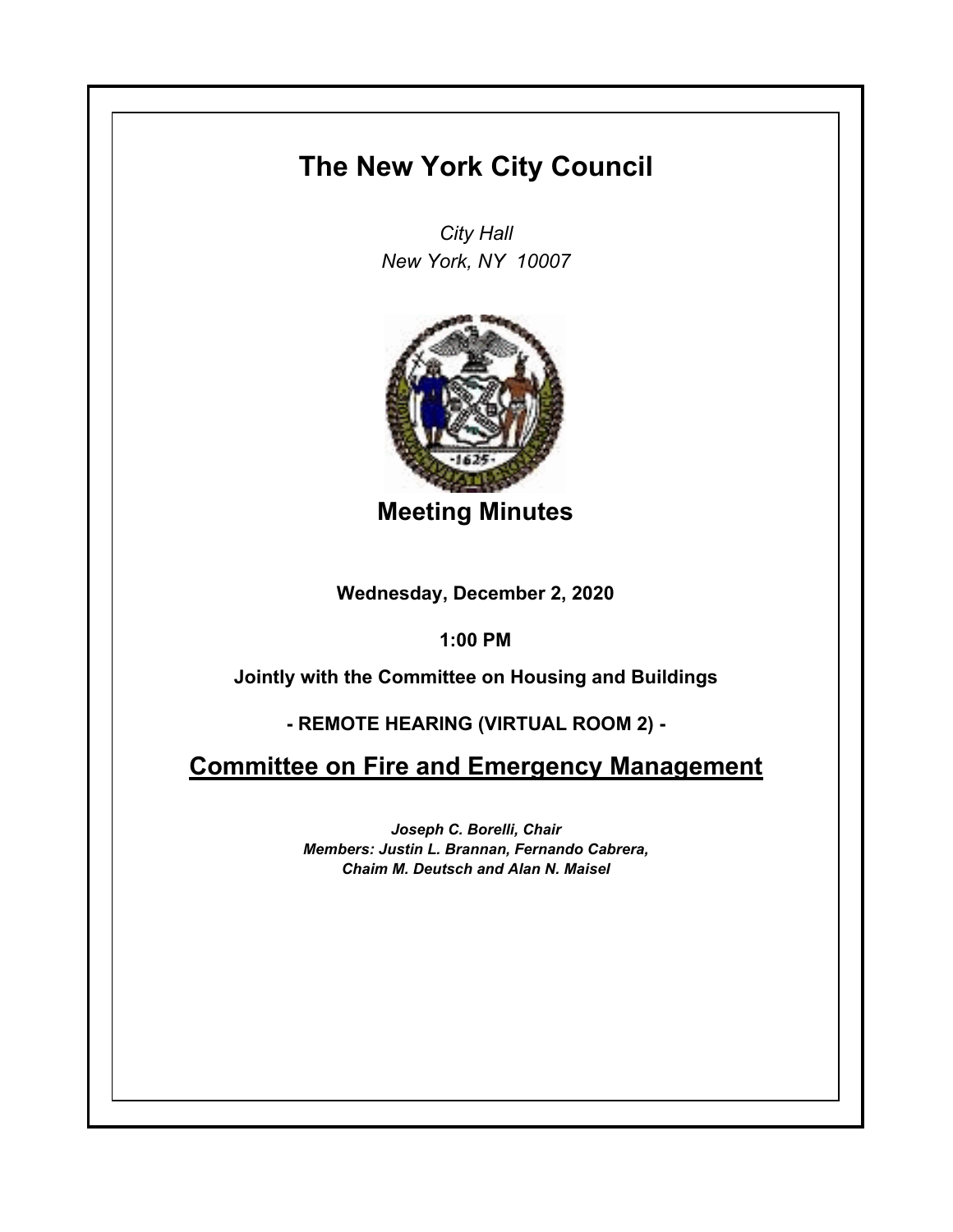| Roll Call     |                                                                                                                                                                                                                                                                                          |
|---------------|------------------------------------------------------------------------------------------------------------------------------------------------------------------------------------------------------------------------------------------------------------------------------------------|
|               | <b>Present: Borelli, Brannan, Cabrera, Deutsch and Maisel</b>                                                                                                                                                                                                                            |
|               | Other Council Members Attending: Cornegy, Rosenthal, Gjonaj, Chin, Louis, Rivera,<br>Perkins, Grodenchik, Powers, Rodriguez and Dromm.                                                                                                                                                   |
| T2020-6886    | <b>Oversight - Fire, Gas and Carbon Monoxide</b>                                                                                                                                                                                                                                         |
|               | Attachments: Committee Report, Hearing Testimony, Hearing Transcript                                                                                                                                                                                                                     |
|               | This Oversight was Hearing Held by Committee                                                                                                                                                                                                                                             |
|               | <b>Attachments:</b> Committee Report, Hearing Testimony, Hearing Transcript                                                                                                                                                                                                              |
|               | This Oversight was Filed, by Committee                                                                                                                                                                                                                                                   |
| Int 0273-2018 | A Local Law to amend the administrative code of the city of New<br>York, in relation to increasing transparency around manhole fires<br>and explosions                                                                                                                                   |
|               | Attachments: Summary of Int. No. 273, Int. No. 273, January 31, 2018 - Stated Meeting<br>Agenda, Hearing Transcript - Stated Meeting 01-31-2018, Minutes of the<br>Stated Meeting - January 31, 2018, Committee Report 12/2/20, Hearing<br>Testimony 12/2/20, Hearing Transcript 12/2/20 |
|               | This Introduction was Hearing Held by Committee                                                                                                                                                                                                                                          |
|               | Attachments: Summary of Int. No. 273, Int. No. 273, January 31, 2018 - Stated Meeting<br>Agenda, Hearing Transcript - Stated Meeting 01-31-2018, Minutes of the<br>Stated Meeting - January 31, 2018, Committee Report 12/2/20, Hearing<br>Testimony 12/2/20, Hearing Transcript 12/2/20 |
|               | This Introduction was Laid Over by Committee                                                                                                                                                                                                                                             |
| Int 0312-2018 | A Local Law to amend the New York city fire code, in relation to<br>requiring portable fire extinguishers in all multiple dwellings                                                                                                                                                      |
|               | Attachments: Summary of Int. No. 312, Int. No. 312, January 31, 2018 - Stated Meeting<br>Agenda, Minutes of the Stated Meeting - January 31, 2018, Hearing<br>Transcript - Stated Meeting 01-31-2018, Committee Report 12/2/20,<br>Hearing Testimony 12/2/20, Hearing Transcript 12/2/20 |
|               | This Introduction was Hearing Held by Committee                                                                                                                                                                                                                                          |
|               | Attachments: Summary of Int. No. 312, Int. No. 312, January 31, 2018 - Stated Meeting<br>Agenda, Minutes of the Stated Meeting - January 31, 2018, Hearing<br>Transcript - Stated Meeting 01-31-2018, Committee Report 12/2/20,<br>Hearing Testimony 12/2/20, Hearing Transcript 12/2/20 |
|               | This Introduction was Laid Over by Committee                                                                                                                                                                                                                                             |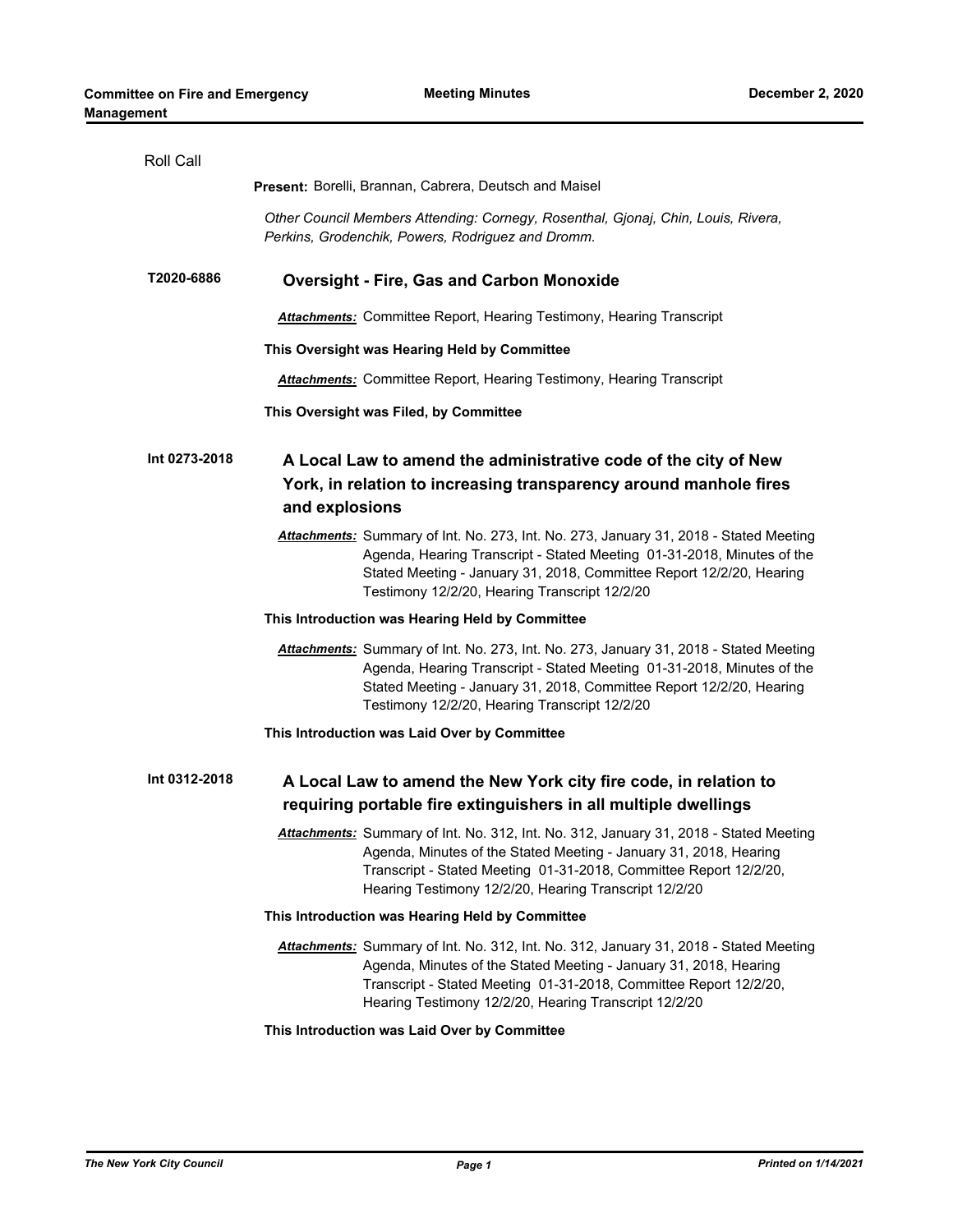| Int 0356-2018 | A Local Law in relation to requiring the department of buildings to                                                                                                                                                                                                                                   |
|---------------|-------------------------------------------------------------------------------------------------------------------------------------------------------------------------------------------------------------------------------------------------------------------------------------------------------|
|               | report on buildings which have party-wall balconies                                                                                                                                                                                                                                                   |
|               | Attachments: Summary of Int. No. 356, Int. No. 356, January 31, 2018 - Stated Meeting<br>Agenda, Minutes of the Stated Meeting - January 31, 2018, Hearing<br>Transcript - Stated Meeting 01-31-2018, Committee Report 12/2/20,<br>Hearing Testimony 12/2/20, Hearing Transcript 12/2/20              |
|               | This Introduction was Hearing Held by Committee                                                                                                                                                                                                                                                       |
|               | Attachments: Summary of Int. No. 356, Int. No. 356, January 31, 2018 - Stated Meeting<br>Agenda, Minutes of the Stated Meeting - January 31, 2018, Hearing<br>Transcript - Stated Meeting 01-31-2018, Committee Report 12/2/20,<br>Hearing Testimony 12/2/20, Hearing Transcript 12/2/20              |
|               | This Introduction was Laid Over by Committee                                                                                                                                                                                                                                                          |
| Int 0842-2018 | A Local Law to amend the New York city building code and the                                                                                                                                                                                                                                          |
|               | administrative code of the city of New York, in relation to egress<br>path markings                                                                                                                                                                                                                   |
|               | Attachments: Summary of Int. No. 842, Int. No. 842, April 25, 2018 - Stated Meeting<br>Agenda with Links to Files, Hearing Transcript - Stated Meeting 4-25-18,<br>Minutes of the Stated Meeting - April 25, 2018, Committee Report 12/2/20,<br>Hearing Testimony 12/2/20, Hearing Transcript 12/2/20 |
|               | This Introduction was Hearing Held by Committee                                                                                                                                                                                                                                                       |
|               | Attachments: Summary of Int. No. 842, Int. No. 842, April 25, 2018 - Stated Meeting<br>Agenda with Links to Files, Hearing Transcript - Stated Meeting 4-25-18,<br>Minutes of the Stated Meeting - April 25, 2018, Committee Report 12/2/20,<br>Hearing Testimony 12/2/20, Hearing Transcript 12/2/20 |
|               | This Introduction was Laid Over by Committee                                                                                                                                                                                                                                                          |
| Int 0859-2018 | A Local Law to amend the administrative code of the city of New<br>York, in relation to permits authorizing gas restoration after an<br>emergency shut-off                                                                                                                                            |
|               | Attachments: Summary of Int. No. 859, Int. No. 859, April 25, 2018 - Stated Meeting<br>Agenda with Links to Files, Hearing Transcript - Stated Meeting 4-25-18,<br>Minutes of the Stated Meeting - April 25, 2018, Committee Report 12/2/20,<br>Hearing Testimony 12/2/20, Hearing Transcript 12/2/20 |
|               | This Introduction was Hearing Held by Committee                                                                                                                                                                                                                                                       |
|               | Attachments: Summary of Int. No. 859, Int. No. 859, April 25, 2018 - Stated Meeting<br>Agenda with Links to Files, Hearing Transcript - Stated Meeting 4-25-18,<br>Minutes of the Stated Meeting - April 25, 2018, Committee Report 12/2/20,<br>Hearing Testimony 12/2/20, Hearing Transcript 12/2/20 |
|               | This Introduction was Laid Over by Committee                                                                                                                                                                                                                                                          |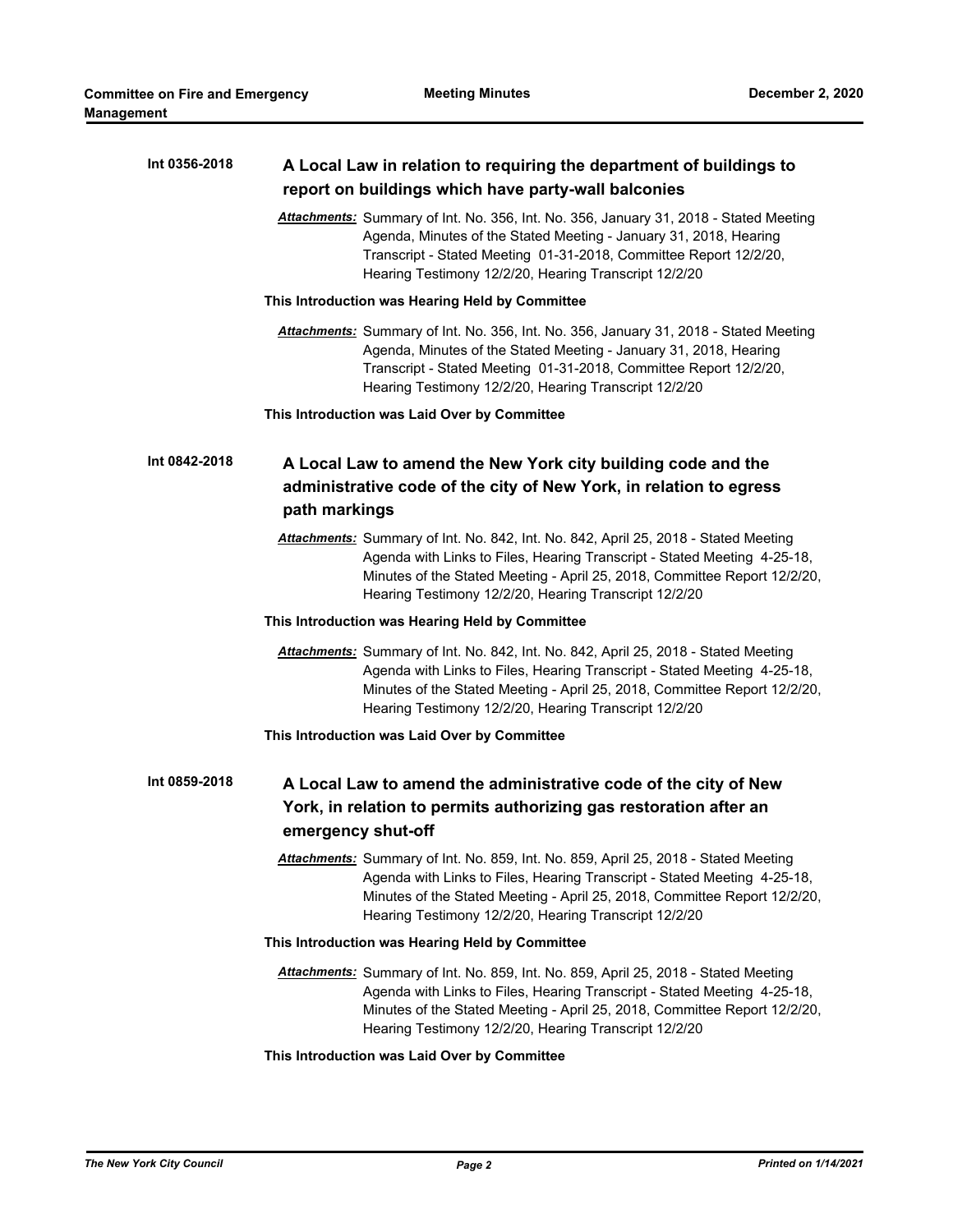| Int 1036-2018 | A Local Law to amend the New York city building code, in relation<br>to directional signs in residential buildings                                                                                                                                                                                                                                                                                                                                                                         |
|---------------|--------------------------------------------------------------------------------------------------------------------------------------------------------------------------------------------------------------------------------------------------------------------------------------------------------------------------------------------------------------------------------------------------------------------------------------------------------------------------------------------|
|               |                                                                                                                                                                                                                                                                                                                                                                                                                                                                                            |
|               | Attachments: Summary of Int. No. 1036, Int. No. 1036, July 18, 2018 - Stated Meeting<br>Agenda with Links to Files, Minutes of the Stated Meeting - July 18, 2018,<br>Committee Report 12/2/20, Hearing Testimony 12/2/20, Hearing Transcript<br>12/2/20                                                                                                                                                                                                                                   |
|               | This Introduction was Hearing Held by Committee                                                                                                                                                                                                                                                                                                                                                                                                                                            |
|               | Attachments: Summary of Int. No. 1036, Int. No. 1036, July 18, 2018 - Stated Meeting<br>Agenda with Links to Files, Minutes of the Stated Meeting - July 18, 2018,<br>Committee Report 12/2/20, Hearing Testimony 12/2/20, Hearing Transcript<br>12/2/20                                                                                                                                                                                                                                   |
|               | This Introduction was Laid Over by Committee                                                                                                                                                                                                                                                                                                                                                                                                                                               |
| Int 1146-2018 | A Local Law to amend the administrative code of the city of New<br>York, in relation to the installation of automatic sprinklers in                                                                                                                                                                                                                                                                                                                                                        |
|               | residential buildings                                                                                                                                                                                                                                                                                                                                                                                                                                                                      |
|               | Attachments: Summary of Int. No. 1146-B, Summary of Int. No. 1146-A, Summary of Int.<br>No. 1146, Int. No. 1146, October 17, 2018 - Stated Meeting Agenda with<br>Links to Files, Hearing Transcript - Stated Meeting 10-17-2018, Minutes of<br>the Stated Meeting - October 17, 2018, Proposed Int. No. 1146-A - 12/5/19,<br>Proposed Int. No. 1146-B - 12/2/20, Committee Report 12/2/20, Hearing<br>Testimony 12/2/20, Hearing Testimony 12/2/20 (Con't), Hearing Transcript<br>12/2/20 |
|               | Proposed Int. No. 1146-B                                                                                                                                                                                                                                                                                                                                                                                                                                                                   |
|               | This Introduction was Hearing Held by Committee                                                                                                                                                                                                                                                                                                                                                                                                                                            |
|               | Attachments: Summary of Int. No. 1146-B, Summary of Int. No. 1146-A, Summary of Int.<br>No. 1146, Int. No. 1146, October 17, 2018 - Stated Meeting Agenda with<br>Links to Files, Hearing Transcript - Stated Meeting 10-17-2018, Minutes of<br>the Stated Meeting - October 17, 2018, Proposed Int. No. 1146-A - 12/5/19,<br>Proposed Int. No. 1146-B - 12/2/20, Committee Report 12/2/20, Hearing<br>Testimony 12/2/20, Hearing Testimony 12/2/20 (Con't), Hearing Transcript<br>12/2/20 |
|               | This Introduction was Amendment Proposed by Comm                                                                                                                                                                                                                                                                                                                                                                                                                                           |
|               | Attachments: Summary of Int. No. 1146-B, Summary of Int. No. 1146-A, Summary of Int.<br>No. 1146, Int. No. 1146, October 17, 2018 - Stated Meeting Agenda with<br>Links to Files, Hearing Transcript - Stated Meeting 10-17-2018, Minutes of<br>the Stated Meeting - October 17, 2018, Proposed Int. No. 1146-A - 12/5/19,<br>Proposed Int. No. 1146-B - 12/2/20, Committee Report 12/2/20, Hearing<br>Testimony 12/2/20, Hearing Testimony 12/2/20 (Con't), Hearing Transcript<br>12/2/20 |
|               | This Introduction was Laid Over by Committee                                                                                                                                                                                                                                                                                                                                                                                                                                               |
|               |                                                                                                                                                                                                                                                                                                                                                                                                                                                                                            |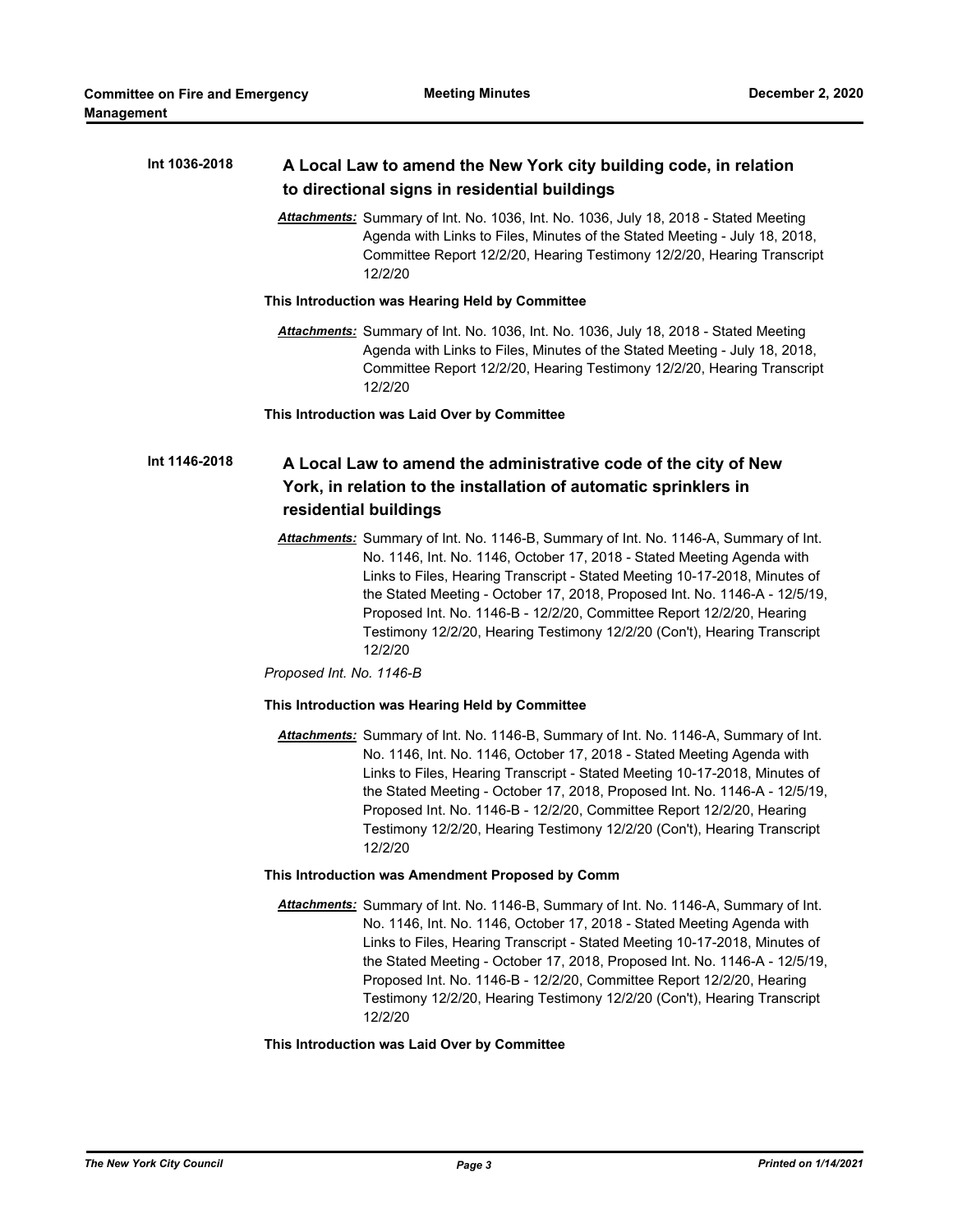| Int 1256-2018 | A Local Law to amend the New York city fire code, in relation to                                                                                                                                                                                                                                                    |
|---------------|---------------------------------------------------------------------------------------------------------------------------------------------------------------------------------------------------------------------------------------------------------------------------------------------------------------------|
|               | fire safety plans for mixed-use buildings                                                                                                                                                                                                                                                                           |
|               | Attachments: Summary of Int. No. 1256, Int. No. 1256, November 28, 2018 - Stated<br>Meeting Agenda with Links to Files, Hearing Transcript - Stated Meeting<br>11-28-2018, Minutes of the Stated Meeting - November 28, 2018,<br>Committee Report 12/2/20, Hearing Testimony 12/2/20, Hearing Transcript<br>12/2/20 |
|               | This Introduction was Hearing Held by Committee                                                                                                                                                                                                                                                                     |
|               | Attachments: Summary of Int. No. 1256, Int. No. 1256, November 28, 2018 - Stated<br>Meeting Agenda with Links to Files, Hearing Transcript - Stated Meeting<br>11-28-2018, Minutes of the Stated Meeting - November 28, 2018,<br>Committee Report 12/2/20, Hearing Testimony 12/2/20, Hearing Transcript<br>12/2/20 |
|               | This Introduction was Laid Over by Committee                                                                                                                                                                                                                                                                        |
| Int 1341-2019 | A Local Law to amend the administrative code of the city of New<br>York and the New York city building code, in relation to fire lanes<br>in open parking lots that can store over 100 vehicles                                                                                                                     |
|               | Attachments: Summary of Int. No. 1341, Int. No. 1341, January 24, 2019 - Stated<br>Meeting Agenda with Links to Files, Hearing Transcript - Stated Meeting<br>1-24-19, Committee Report 12/2/20, Hearing Testimony 12/2/20, Hearing<br>Transcript 12/2/20                                                           |
|               | This Introduction was Hearing Held by Committee                                                                                                                                                                                                                                                                     |
|               | Attachments: Summary of Int. No. 1341, Int. No. 1341, January 24, 2019 - Stated<br>Meeting Agenda with Links to Files, Hearing Transcript - Stated Meeting<br>1-24-19, Committee Report 12/2/20, Hearing Testimony 12/2/20, Hearing<br>Transcript 12/2/20                                                           |
|               | This Introduction was Laid Over by Committee                                                                                                                                                                                                                                                                        |
| Int 1459-2019 | A Local Law to amend the administrative code of the city of New<br>York, in relation to standards for natural ventilation                                                                                                                                                                                           |
|               | Attachments: Summary of Int. No. 1459, Int. No. 1459, February 28, 2019 - Stated<br>Meeting Agenda with Links to Files, Committee Report 12/2/20, Hearing<br>Testimony 12/2/20, Hearing Transcript 12/2/20                                                                                                          |
|               | This Introduction was Hearing Held by Committee                                                                                                                                                                                                                                                                     |
|               | Attachments: Summary of Int. No. 1459, Int. No. 1459, February 28, 2019 - Stated<br>Meeting Agenda with Links to Files, Committee Report 12/2/20, Hearing<br>Testimony 12/2/20, Hearing Transcript 12/2/20                                                                                                          |
|               | This Introduction was Laid Over by Committee                                                                                                                                                                                                                                                                        |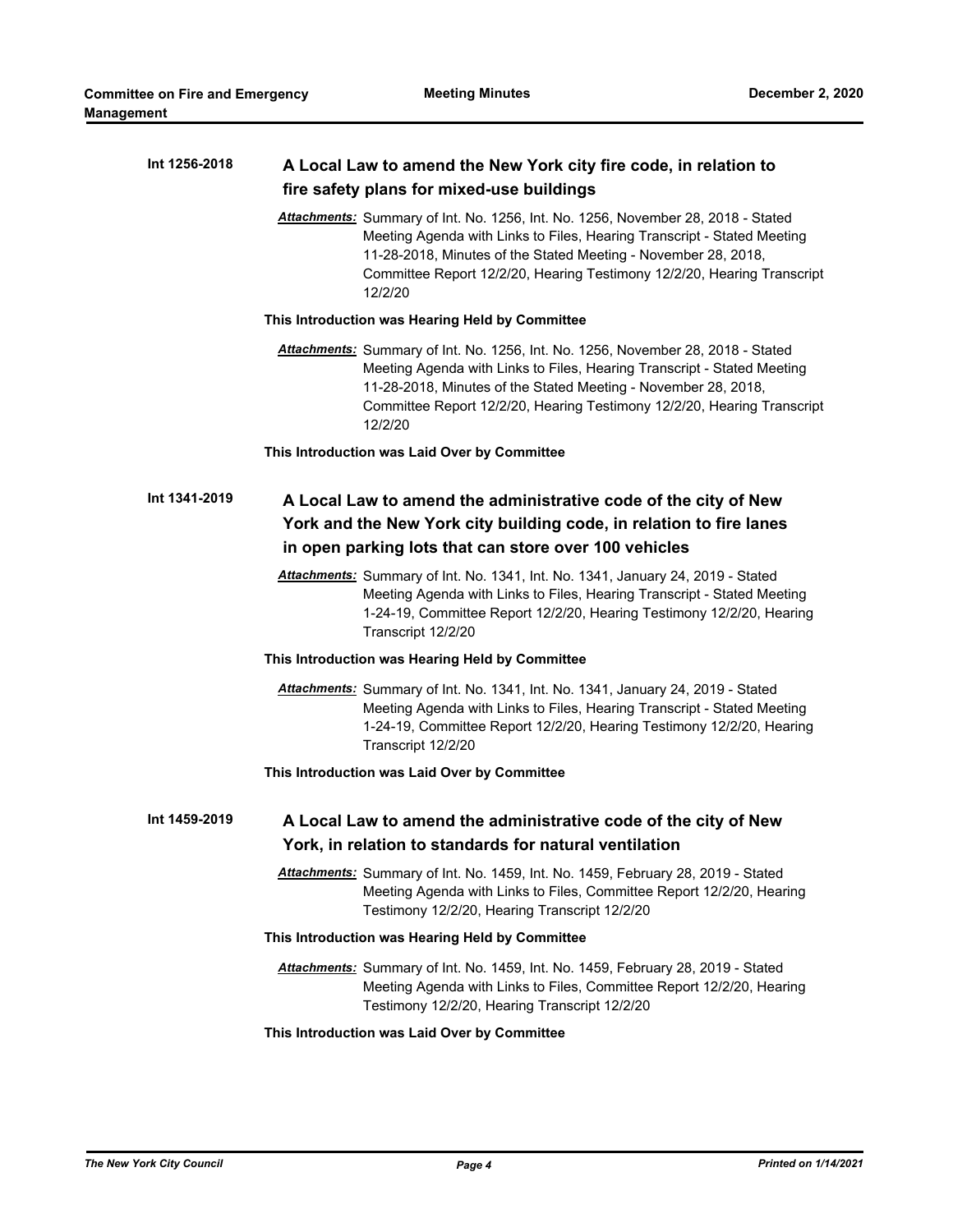| Int 1746-2019 | A Local Law to amend the administrative code of the city of New                                                                                                                                                                                                                                                                                                                                                                                                                                     |
|---------------|-----------------------------------------------------------------------------------------------------------------------------------------------------------------------------------------------------------------------------------------------------------------------------------------------------------------------------------------------------------------------------------------------------------------------------------------------------------------------------------------------------|
|               | York, in relation to the operation of gas-fired low-pressure boilers                                                                                                                                                                                                                                                                                                                                                                                                                                |
|               | Attachments: Summary of Int. No. 1746, Int. No. 1746, October 17, 2019 - Stated<br>Meeting Agenda with Links to Files, Hearing Transcript - Stated Meeting<br>10-17-19, Minutes of the Stated Meeting - October 17, 2019, Committee<br>Report 12/2/20, Hearing Testimony 12/2/20, Hearing Transcript 12/2/20                                                                                                                                                                                        |
|               | This Introduction was Hearing Held by Committee                                                                                                                                                                                                                                                                                                                                                                                                                                                     |
|               | Attachments: Summary of Int. No. 1746, Int. No. 1746, October 17, 2019 - Stated<br>Meeting Agenda with Links to Files, Hearing Transcript - Stated Meeting<br>10-17-19, Minutes of the Stated Meeting - October 17, 2019, Committee<br>Report 12/2/20, Hearing Testimony 12/2/20, Hearing Transcript 12/2/20                                                                                                                                                                                        |
|               | This Introduction was Laid Over by Committee                                                                                                                                                                                                                                                                                                                                                                                                                                                        |
| Int 1917-2020 | A Local Law to amend the administrative code of the city of New<br>York, in relation to allowing self-certification for certain work after<br>the issuance of a work without a permit violation                                                                                                                                                                                                                                                                                                     |
|               |                                                                                                                                                                                                                                                                                                                                                                                                                                                                                                     |
|               | Attachments: Summary of Int. No. 1917, Int. No. 1917, April 22, 2020 - Stated Meeting<br>Agenda with Links to Files, Hearing Transcript - Stated Meeting 4-22-20,<br>Minutes of the Stated Meeting - April 22, 2020, Committee Report 12/2/20,<br>Hearing Testimony 12/2/20, Hearing Transcript 12/2/20                                                                                                                                                                                             |
|               | This Introduction was Hearing Held by Committee                                                                                                                                                                                                                                                                                                                                                                                                                                                     |
|               | Attachments: Summary of Int. No. 1917, Int. No. 1917, April 22, 2020 - Stated Meeting<br>Agenda with Links to Files, Hearing Transcript - Stated Meeting 4-22-20,<br>Minutes of the Stated Meeting - April 22, 2020, Committee Report 12/2/20,<br>Hearing Testimony 12/2/20, Hearing Transcript 12/2/20                                                                                                                                                                                             |
|               | This Introduction was Laid Over by Committee                                                                                                                                                                                                                                                                                                                                                                                                                                                        |
| Int 2151-2020 | A Local Law in relation to extending the deadlines for inspection                                                                                                                                                                                                                                                                                                                                                                                                                                   |
|               | and correction of building gas piping systems in certain<br>community districts                                                                                                                                                                                                                                                                                                                                                                                                                     |
|               | Attachments: Summary of Int. No. 2151-B, Summary of Int. No. 2151-A, Summary of Int.                                                                                                                                                                                                                                                                                                                                                                                                                |
|               | No. 2151, Int. No. 2151, November 19, 2020 - Stated Meeting Agenda with<br>Links to Files, Hearing Transcript - Stated Meeting 11-19-20, Proposed Int.<br>No. 2151-A - 12/2/20, Committee Report 12/2/20, Hearing Testimony<br>12/2/20, Proposed Int. No. 2151-B - 12/11/20, Committee Report 12/15/20,<br>Hearing Transcript 12/15/20, Committee Report - Stated Meeting,<br>December 17, 2020 - Stated Meeting Agenda with Links to Files, Fiscal<br>Impact Statement, Hearing Transcript 12/2/20 |
|               | Proposed Int. No. 2151-A                                                                                                                                                                                                                                                                                                                                                                                                                                                                            |
|               | This Introduction was Hearing Held by Committee                                                                                                                                                                                                                                                                                                                                                                                                                                                     |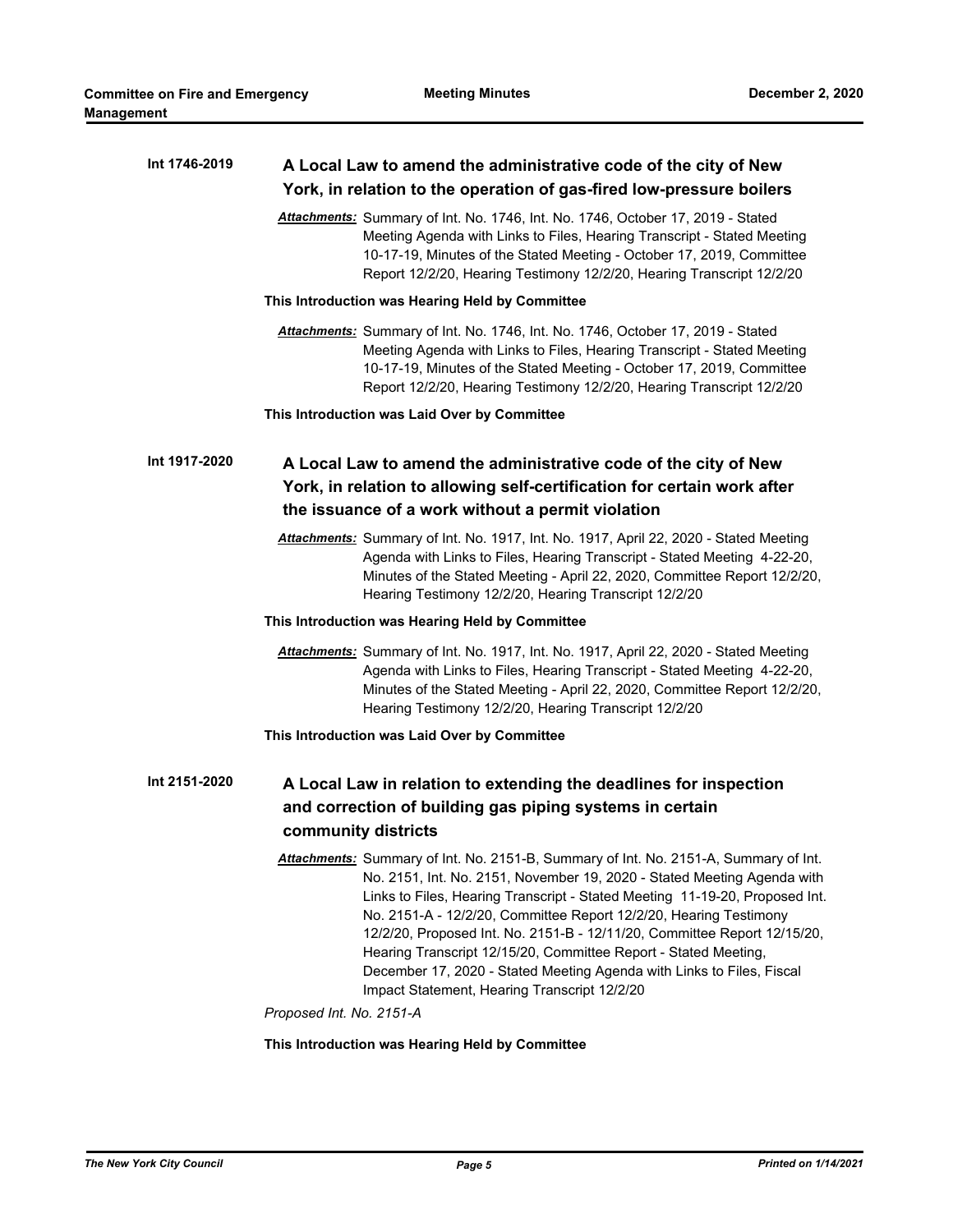|               | Attachments: Summary of Int. No. 2151-B, Summary of Int. No. 2151-A, Summary of Int.<br>No. 2151, Int. No. 2151, November 19, 2020 - Stated Meeting Agenda with<br>Links to Files, Hearing Transcript - Stated Meeting 11-19-20, Proposed Int.<br>No. 2151-A - 12/2/20, Committee Report 12/2/20, Hearing Testimony<br>12/2/20, Proposed Int. No. 2151-B - 12/11/20, Committee Report 12/15/20,<br>Hearing Transcript 12/15/20, Committee Report - Stated Meeting,<br>December 17, 2020 - Stated Meeting Agenda with Links to Files, Fiscal<br>Impact Statement, Hearing Transcript 12/2/20 |
|---------------|---------------------------------------------------------------------------------------------------------------------------------------------------------------------------------------------------------------------------------------------------------------------------------------------------------------------------------------------------------------------------------------------------------------------------------------------------------------------------------------------------------------------------------------------------------------------------------------------|
|               | This Introduction was Amendment Proposed by Comm                                                                                                                                                                                                                                                                                                                                                                                                                                                                                                                                            |
|               | Attachments: Summary of Int. No. 2151-B, Summary of Int. No. 2151-A, Summary of Int.<br>No. 2151, Int. No. 2151, November 19, 2020 - Stated Meeting Agenda with<br>Links to Files, Hearing Transcript - Stated Meeting 11-19-20, Proposed Int.<br>No. 2151-A - 12/2/20, Committee Report 12/2/20, Hearing Testimony<br>12/2/20, Proposed Int. No. 2151-B - 12/11/20, Committee Report 12/15/20,<br>Hearing Transcript 12/15/20, Committee Report - Stated Meeting,<br>December 17, 2020 - Stated Meeting Agenda with Links to Files, Fiscal<br>Impact Statement, Hearing Transcript 12/2/20 |
|               | This Introduction was Laid Over by Committee                                                                                                                                                                                                                                                                                                                                                                                                                                                                                                                                                |
| Int 2167-2020 | A Local Law to amend the administrative code of the city of New<br>York and the New York city building code, in relation to requiring<br>carbon monoxide detecting devices in the basements of certain<br>dwellings<br>Attachments: Summary of Int. No. 2167, Int. No. 2167, Committee Report 12/2/20,<br>Hearing Testimony 12/2/20, Hearing Transcript 12/2/20, December 10, 2020<br>- Stated Meeting Agenda with Links to Files                                                                                                                                                           |
|               | This Introduction was Hearing on P-C Item by Comm                                                                                                                                                                                                                                                                                                                                                                                                                                                                                                                                           |
|               | Attachments: Summary of Int. No. 2167, Int. No. 2167, Committee Report 12/2/20,<br>Hearing Testimony 12/2/20, Hearing Transcript 12/2/20, December 10, 2020<br>- Stated Meeting Agenda with Links to Files                                                                                                                                                                                                                                                                                                                                                                                  |
|               | This Introduction was P-C Item Laid Over by Comm                                                                                                                                                                                                                                                                                                                                                                                                                                                                                                                                            |
| Int 2171-2020 | A Local Law to amend the administrative code of the city of New<br>York and the New York city building code, in relation to the date<br>by which carbon monoxide detectors are required to be installed<br>in commercial spaces<br>Attachments: Summary of Int. No. 2171-A, Summary of Int. No. 2171, Int. No. 2171,<br>Committee Report 12/2/20, Hearing Testimony 12/2/20, Hearing Transcript<br>12/2/20, Proposed Int. No. 2171-A - 12/10/20, December 10, 2020 - Stated<br>Meeting Agenda with Links to Files, Committee Report 12/15/20, Hearing                                       |
|               | Transcript 12/15/20, Committee Report - Stated Meeting, December 17,<br>2020 - Stated Meeting Agenda with Links to Files, Fiscal Impact Statement                                                                                                                                                                                                                                                                                                                                                                                                                                           |

**This Introduction was Hearing on P-C Item by Comm**